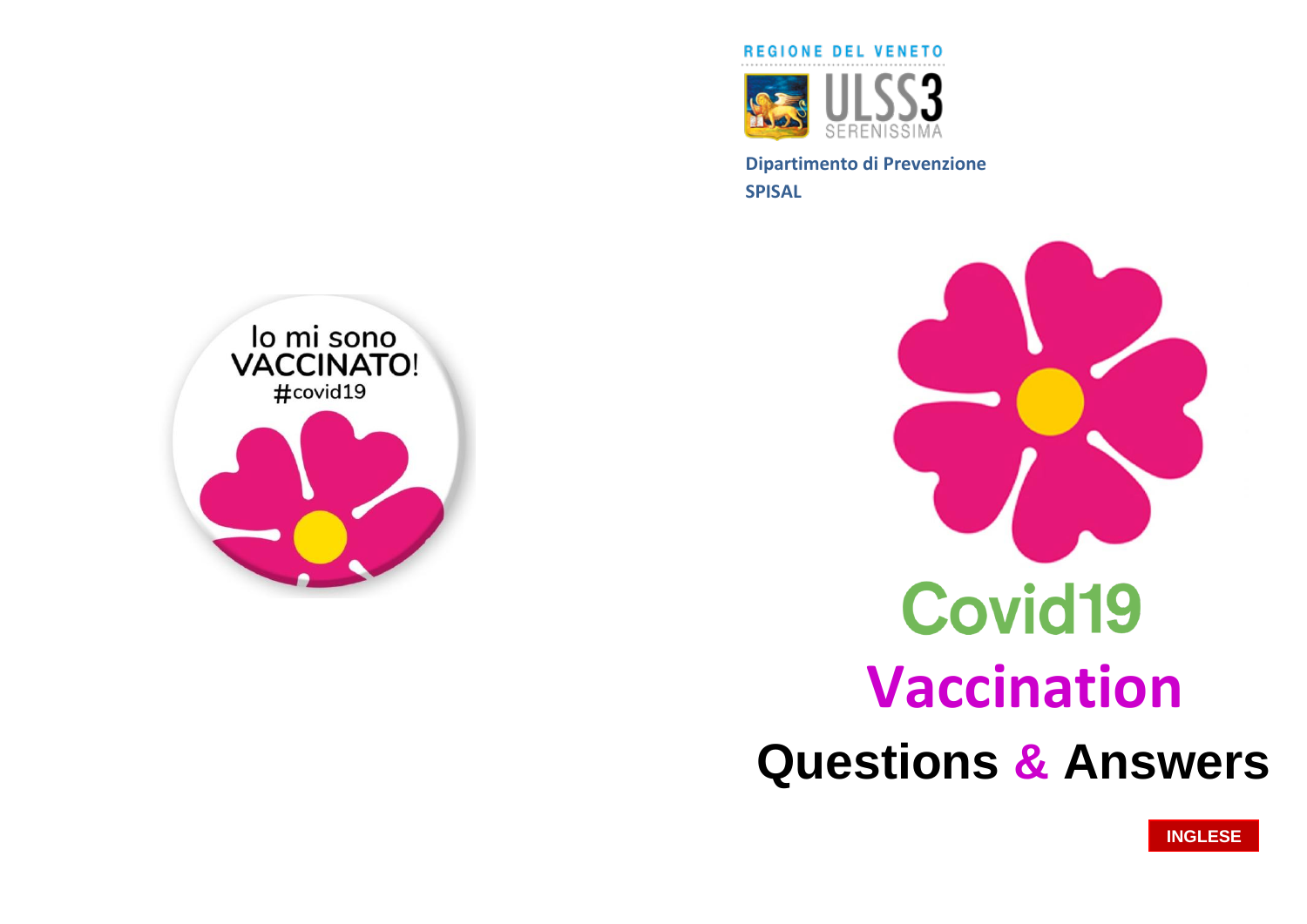## **What is the Anti -Covid19 vaccine used for?**

It is a vaccine that serves to prevent COVID -19 disease in subjects aged 12 years or older. The vaccine does not contain the virus e it cannot cause disease .



#### **Can the vaccine cause the disease? Can the vaccine cause the disease?**  $\overline{\phantom{a}}$

NO, because these vaccines do not use active viruses. With vaccination, the body receives information that helps it fight the virus. The mRNA of the vaccine (the molecule that carries the message) naturally degrades after a few days in the person receiving it. The vaccine therefore does not contain Come per tutti i farmaci, sono inoltre possibili, seppur rarissime, the virus, but only a small part of it.

#### What is the mechanism of action of COVID-19 vaccines? vaccio di vengono estati vengono eseguito in contesti sicuri da personale in contesti sicuri da personale in c<br>Internationale in contesti sicuri da personale in contesti sicuri da personale in contesti sicuri da personale

addes  $\alpha$  becomes un periodo di almeno 15 de estrato di almeno 15 de estrato di almeno 15 de estrato di almen The SARS-CoV-2 coronavirus, responsible for COVID-19, uses a protein where it then reproduces. The vaccines currently available have been developed to induce an immune response capable of blocking the Spike protein, thus preventing the virus from infecting cells. (called 'Spike') which protrudes from its envelope to enter the human cells,

allo svenimento vero e proprio, per cui il personale presta These vaccines introduce into some cells of the human body not the SARS - CoV -2 coronavirus, but the genetic information necessary to produce the Spike protein for a short time. The presence of this foreign protein will stimulate the immune system to react against it by producing antibodies that will prevent the virus from entering and infecting cells through binding to the Spike protein. The presence of the foreign Spike protein will also activate T lymphocytes driving antibody production and killing virus -infected cells.

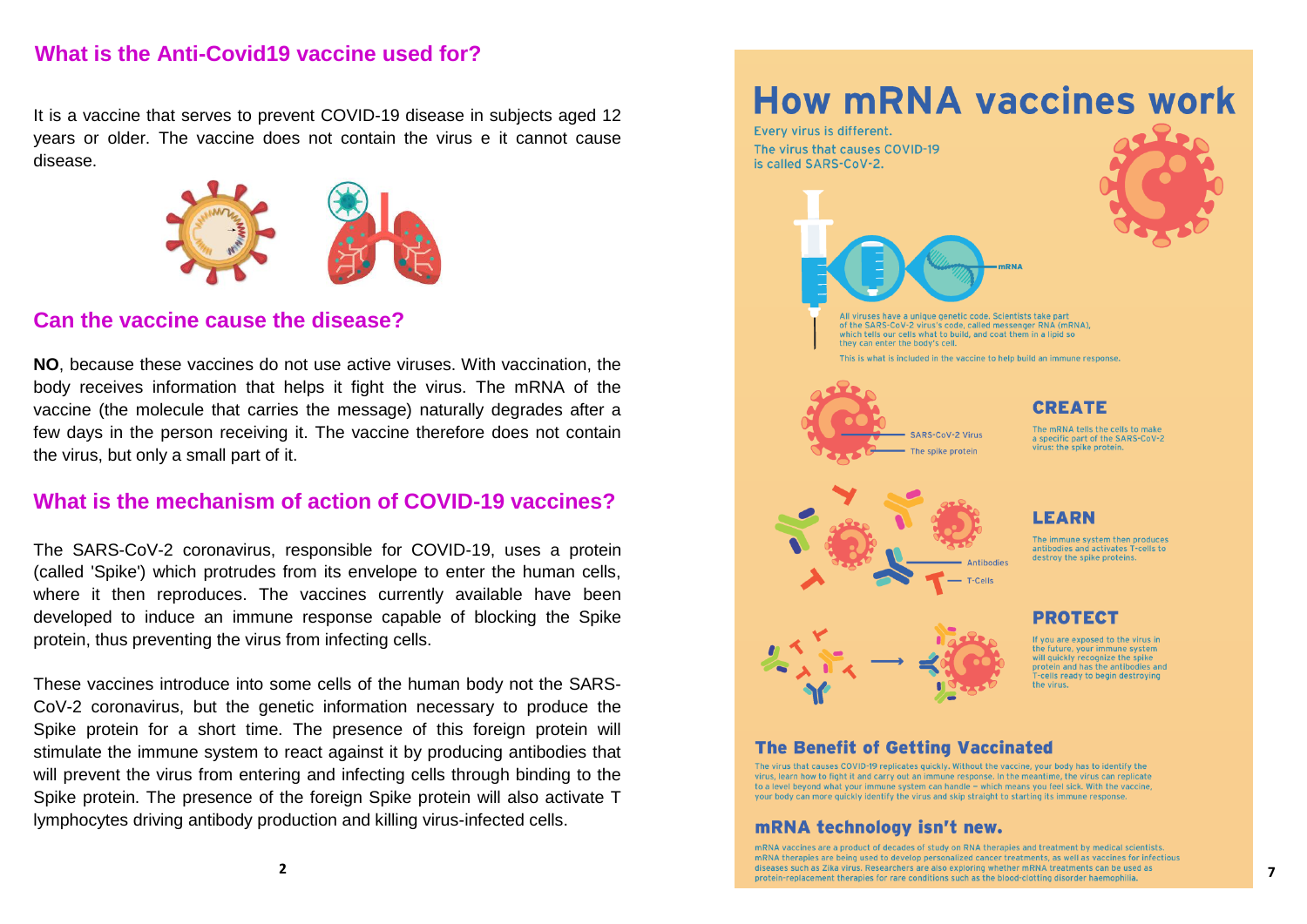## **What is the point of getting vaccinated, if in spite of the vaccine it infects me the same?**

The vaccine, even in double dose, does not completely defend against the virus. whose infectious capacity could be made more difficult to deal with in the case of more aggressive variants.

This does not mean that the vaccine is not effective. Studies show that those who received the vaccine are better protected from contagion, and if they become infected they do not develop a severe form of the disease, avoiding complications and hospitalizations.

#### **Are Covid19 vaccines Safe?**

**YES**, Vaccines are authorized only after a careful evaluation of the safety profile based on the studies carried out in the experimental phase. In any case, the security profile is continuously monitored even after authorization. The Italian Medicines Agency publishes periodic reports on the pharmacovigilance of Covid-19 vaccines.

# **Was the clinical trial shortened to have these vaccines available quickly?**

The studies that led to the development of COVID-19 vaccines did not skip any of the phases of verification of the efficacy and safety required for the development of a medicine; on the contrary, these studies saw the participation of a very large number of volunteers, about ten times higher than that of similar studies for the development of other vaccines.

The rapid development and approval is due to new technologies, to the huge resources made available very quickly and to a new evaluation process by the regulatory agencies, which evaluated the results as they were obtained and not when all the studies were completed - as was previously the case.

#### **Can COVID-19 vaccines alter my DNA?**

**No**, the COVID-19 vaccine uses a fragment of messenger RNA (mRNA) to instruct your body to make an immune response against COVID-19. There is a crucial difference between mRNA and DNA.

DNA, which makes up our genetic code, is larger, double stranded and very long. The mRNA is a single stranded copy of a small part of the DNA, which is often released to send instructions to other parts of the cell. DNA is stored in the protected centre of our cells – the nucleus. The mRNA is broken down quickly by the body. It never enters the nucleus, and cannot affect or combine with our DNA in any way to change our genetic code.

# **What are the most frequent adverse reactions after the vaccine?**

The most frequently observed adverse reactions are local reactions at the injection site (**pain, swelling, redness**), fatigue, headache and muscle or joint pain. **Fever, nausea or, more rarely, swelling of the lymph nodes may also occur.** These are reactions that are not serious, of mild or moderate severity which, although annoying, resolve in a few hours or a few days.

As with all drugs, allergic reactions up to anaphylactic shock are also possible, albeit very rare. For this reason, vaccinations are carried out in safe contexts by trained personnel and there is an observation period of at least 15 minutes after vaccination.

Another aspect that is taken into account is that, following the injection, anxiety reactions can also occur with vaso-vagal phenomena ranging from the sensation of being about to faint up to actual fainting, for which the staff will be careful to avoid falling injuries.